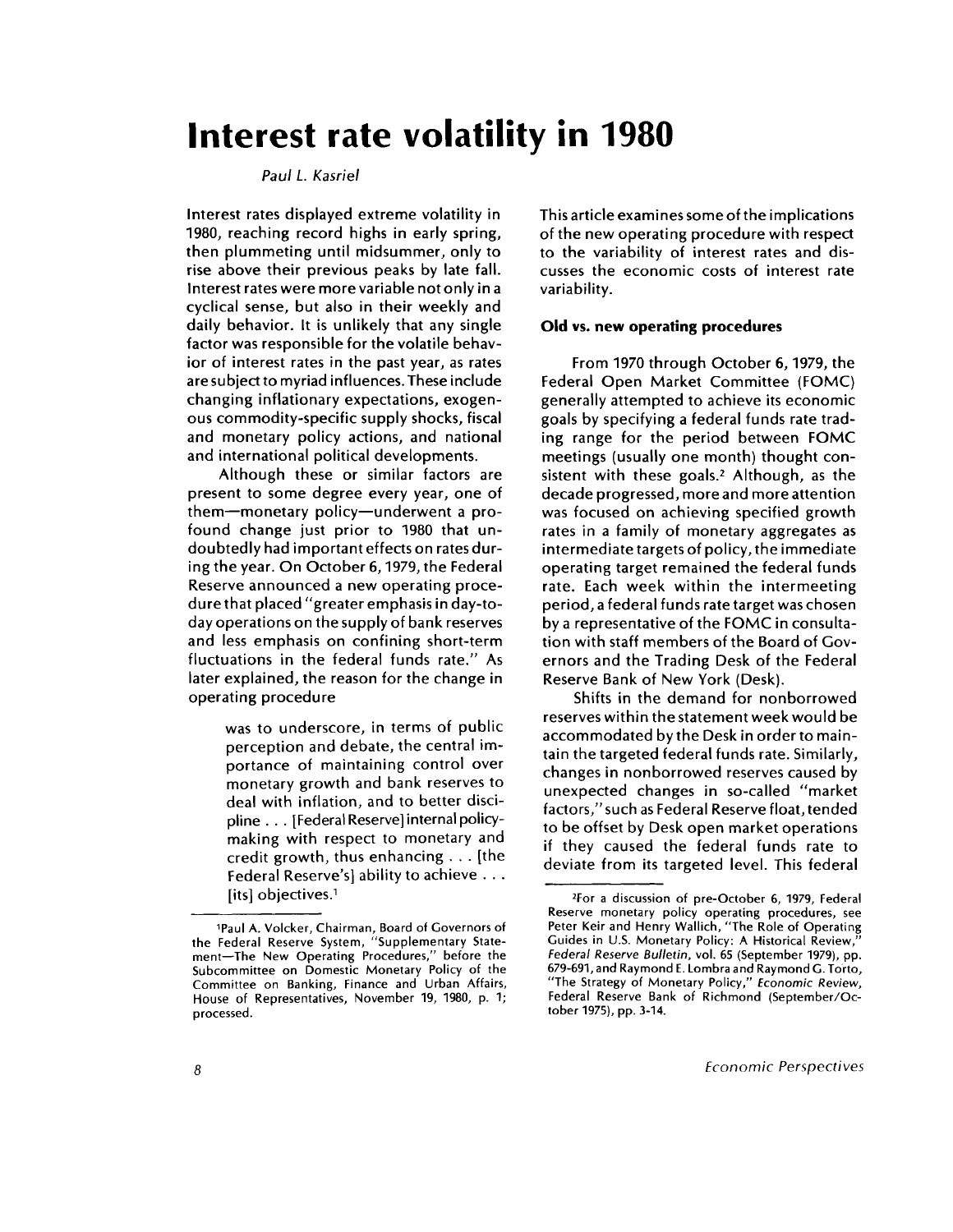funds rate targeting strategy was tantamount to the provision of a perfectly elastic supply of non borrowed reserves at a given federal funds rate until the afternoon of the last day of the reserve settlement week.<sup>3</sup>

Each Friday morning the FOMC received new projections of monetary growth rates and could then choose a new weekly federal funds rate target thought appropriate for achieving its goals. Thus, under the old operating procedure in effect prior to October 6, 1979, daily variation in the federal funds rate was minimal. But because it was largely the direct result of a policy decision, weekly variation could have been about whatever the FOMC desired.

Under the new operating procedure adopted October 6, 1979, the FOMC continues to set intermediate-term (two- or three-month) growth targets for the monetary aggregates. Now, however, the specified intermeeting federal funds rate trading range is typically much wider than under the old operating procedure.<sup>4</sup> The Federal Reserve Board staff determines an average level of nonborrowed reserves over the intermeeting period thought to be consistent with the FOMC's desired growth in the monetary aggregates. The Desk is then directed to attempt to hit a weekly average level of nonborrowed reserves with relatively little regard for the level of the federal funds rate unless the boundaries of the intermeeting trading range are in danger of being violated. In contrast to the old operating procedure, the new procedure does not accommodate shifts in banks' demand for nonborrowed reserves

within the reserve settlement week. Moreover, because daily federal funds rate control has been deemphasized, the Desk is less likely to take immediate action to offset undesired daily movements in nonborrowed reserves and, thus, in the federal funds rate—caused by unexpected changes in reserve market factors.

In light of the new projections of monetary growth rates usually available on Friday mornings, a decision is made as to how to distribute nonborrowed reserves on a weekly average basis over the remaining weeks of the policy period so as to achieve the FOMC's intermeeting average level objective. Occasionally, it is decided to change the intermeeting average level objective.<sup>5</sup> For a given level of the Federal Reserve discount rate and a given relationship between the level of borrowing from the Fed and the nonpecuniary costs associated with that borrowing, the federal funds rate will rise (fall) if the specified level of nonborrowed reserves implies a higher (lower) level of borrowed reserves.<sup>6</sup> Under the new operating procedure, weekly changes in the federal funds rate tend to be more automatic, whereas they were more discretionary or policy-determined before. For example, if the monetary aggregates were growing faster than the FOMC desired, then,

<sup>3</sup>After 1 P.M., New York time, it becomes increasingly impractical for the Desk to buy or sell U.S. government securities for same-day delivery and, thus, to affect reserves on that day. Since Wednesday is the last day of the reserve settlement week for depository institutions subject to reserve requirements, the supply of nonborrowed reserves becomes, for all intents and purposes, perfectly inelastic after 1 P.M. on Wednesdays, and the federal funds rate rises or falls to clear the market.

<sup>4</sup> From October 1978 through September 1979, the average specified intermeeting federal funds rate range was 0.62 percentage points in contrast to 5.45 percentage points from October 1979 through September 1980.

<sup>5</sup> For a discussion of the mechanics of the nonborrowed reserves targeting procedure, see Steven **H.** Axilrod and David E. Lindsey, "Federal Reserve System Implementation of Monetary Policy: Analytical Foundations of the New Approach" (paper presented at the Denver meeting of the American Economic Association, September 6, 1980; processed); Board of Governors of the Federal Reserve System, "Appendix B: Description of the New Procedures for Controlling Money" (appended to "Monetary Policy Report to Congress Pursuant to the Full Employment and Balanced Growth Act of 1978,' February 19, 1980; processed); Warren L. Coats, Jr., "Recent Monetary Policy Strategies in the United States" (unpublished paper, August 8, 1980; processed); and "Monetary Policy and Open Market Operations in 1979," *Quarterly Review,* Federal Reserve Bank of New York, vol. 5 (Summer 1980), pp. 60-62.

<sup>6</sup>U nder lagged reserve accounting, depository institutions' required reserves in the current reserve settlement week depend on the level of their reservable liabilities two weeks prior. Assuming a constant level of excess reserves, the level of nonborrowed reserves in the current week defines the level of borrowed reserves.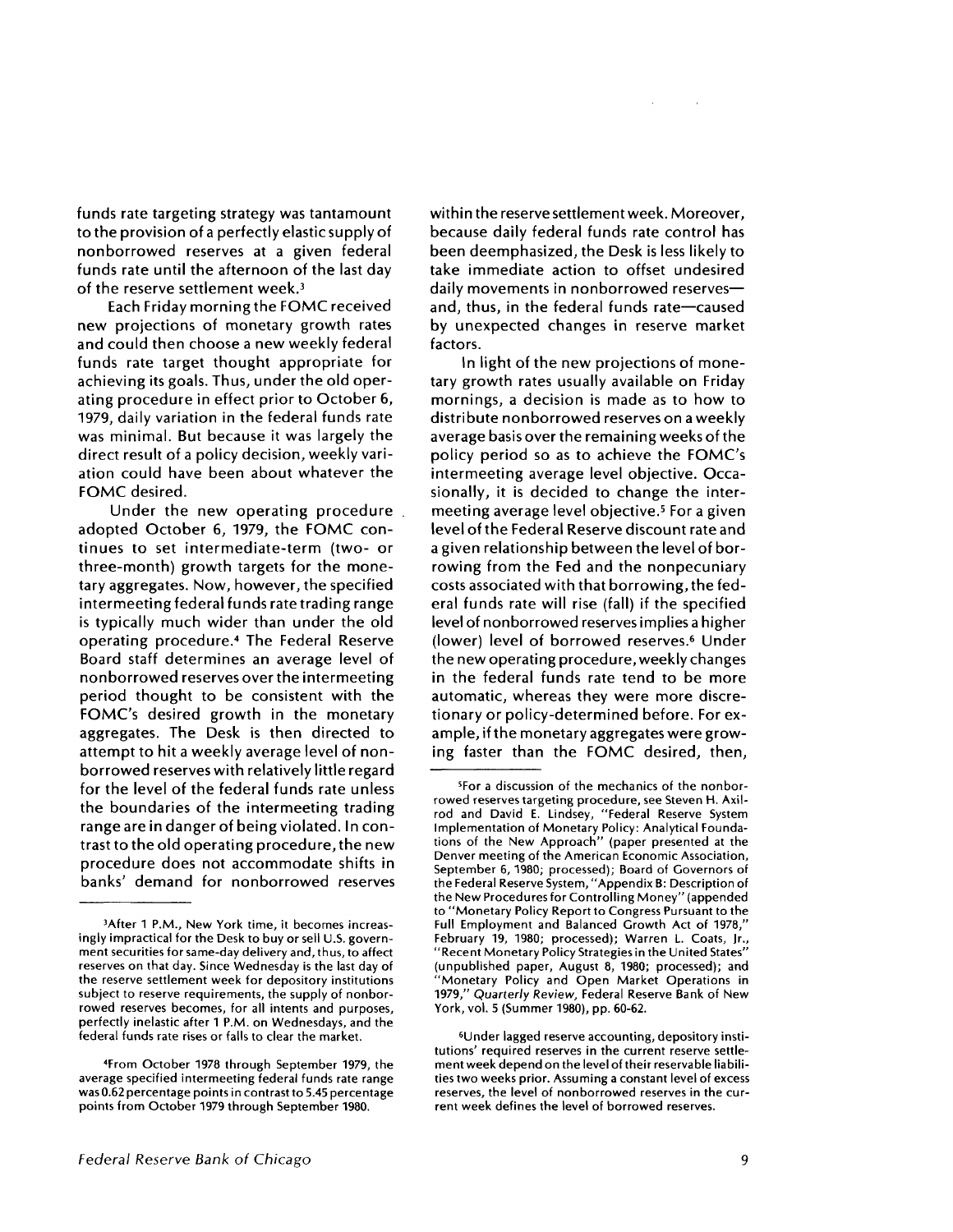presumably, required reserves would be growing faster than targeted nonborrowed reserves. As a result, borrowed reserves would rise and so too would the federal funds rate. Under the old operating procedure, the federal funds rate would rise only within the range specified at the last FOMC meeting unless the FOMC made a conscious decision to let it rise further.

In sum, then, there is a strong presumption that day-to-day variability in the federal funds rate will be greater under the new operating procedure than under the old one. Week-to-week variability in the federal funds rate might also be expected to be greater under the new operating procedure because the level of the federal funds rate, given the level of the Federal Reserve discount rate, depends critically on depository institutions' "reluctance" to borrow from the Fed, which also may be variable.

With regard to longer-run cyclical movements in the federal funds rate, it is not clear why the two procedures should yield markedly different outcomes. Under the old procedure, the level of the federal funds rate was a direct FOMC policy decision.<sup>7</sup> Under the new operating procedure, the level of the federal funds rate is indirectly determined by policy decisions, in that it depends on the targeted path of nonborrowed reserves, the level of the discount rate, and the nonpecuniary costs associated with borrowing from the Fed.

### **Federal funds rate variability**

As the graph and table make clear, the federal funds rate has indeed shown greater

 $\sim 10^{-10}$  m  $^{-1}$ 

day-to-day and week-to-week variability in the year since October 6, 1979, compared with the year before. As already discussed, one of the reasons for this greater variability is that under the new procedure, shifts in banks' demand for nonborrowed reserves within the reserve settlement week are not accommodated by Desk open market operations. Moreover, it could be expected that these intraweek demand shifts would be more volatile in the post-October 6 period.

Under the old procedure when the federal funds rate was being targeted within narrow bands on a weekly basis, banks had little incentive to increase or decrease their federal funds purchases or sales in order to take advantage of a higher or lower federal funds rate on any particular day. If the federal funds rate moved above (below) the perceived upper (lower) limit of the FOMC's targeted range, then bidding (offering) would subside as market participants expected the federal funds rate to fall (rise) either on its own accord or as a result of Desk open market operations.

### **Standard deviations of percentage changes of selected interest rates**

|                             | October 1978-<br>October 1979 | October 1979-<br>October 1980 |  |
|-----------------------------|-------------------------------|-------------------------------|--|
|                             | (percent)                     | (percent)                     |  |
| Federal funds rate          |                               |                               |  |
| Daily                       | 3.672                         | 8.118                         |  |
| Weekly averages*            | 2.061                         | 3.154                         |  |
| Three-month Treasury        |                               |                               |  |
| bill rate                   |                               |                               |  |
| Daily                       | 1.425                         | 2.612                         |  |
| Weekly averages**           | 0.731                         | 1.353                         |  |
| Five-year constant maturity |                               |                               |  |
| Treasury security rate      |                               |                               |  |
| Daily                       | 0.630                         | 1.580                         |  |
| Weekly averages**           | 0.319                         | 0.845                         |  |
| 20-year constant maturity   |                               |                               |  |
| Treasury security rate      |                               |                               |  |
| Daily                       | 0.398                         | 1.357                         |  |
| Weekly averages**           | 0.201                         | 0.647                         |  |
|                             |                               |                               |  |

\*Seven-day averages of daily effective rates for the week ending Wednesday.

"Five-day averages of daily closing bid rates for the week ending Friday.

### *10 Economic Perspectives*

<sup>7</sup> For discussions of why the federal funds rate was not moved by greater amounts under the pre-October 6 operating procedure, see John P. Judd and John L. Scadding, "Conducting Effective Monetary Policy: The Role of Operating Instruments," *Economic Review,* Federal Reserve Bank of San Francisco (Fall 1979), pp. 29-30; Thomas A. Lawler, "Fed May be Shifting to a True Reserves-Targeting Policy," *The* Money Manager, December 8, 1980, pp.8, 11; Paul A. Volcker, op. cit., pp. 1-2, 5,6; and Henry C. Wallich, Member, Board of Governors of the Federal Reserve System, "Federal Reserve Policy and the Economic Outlook" (remarks to the Chesapeake Chapter of Robert Morris Associates, Bethesda, Maryland, December 3, 1980, pp. 2,8; processed).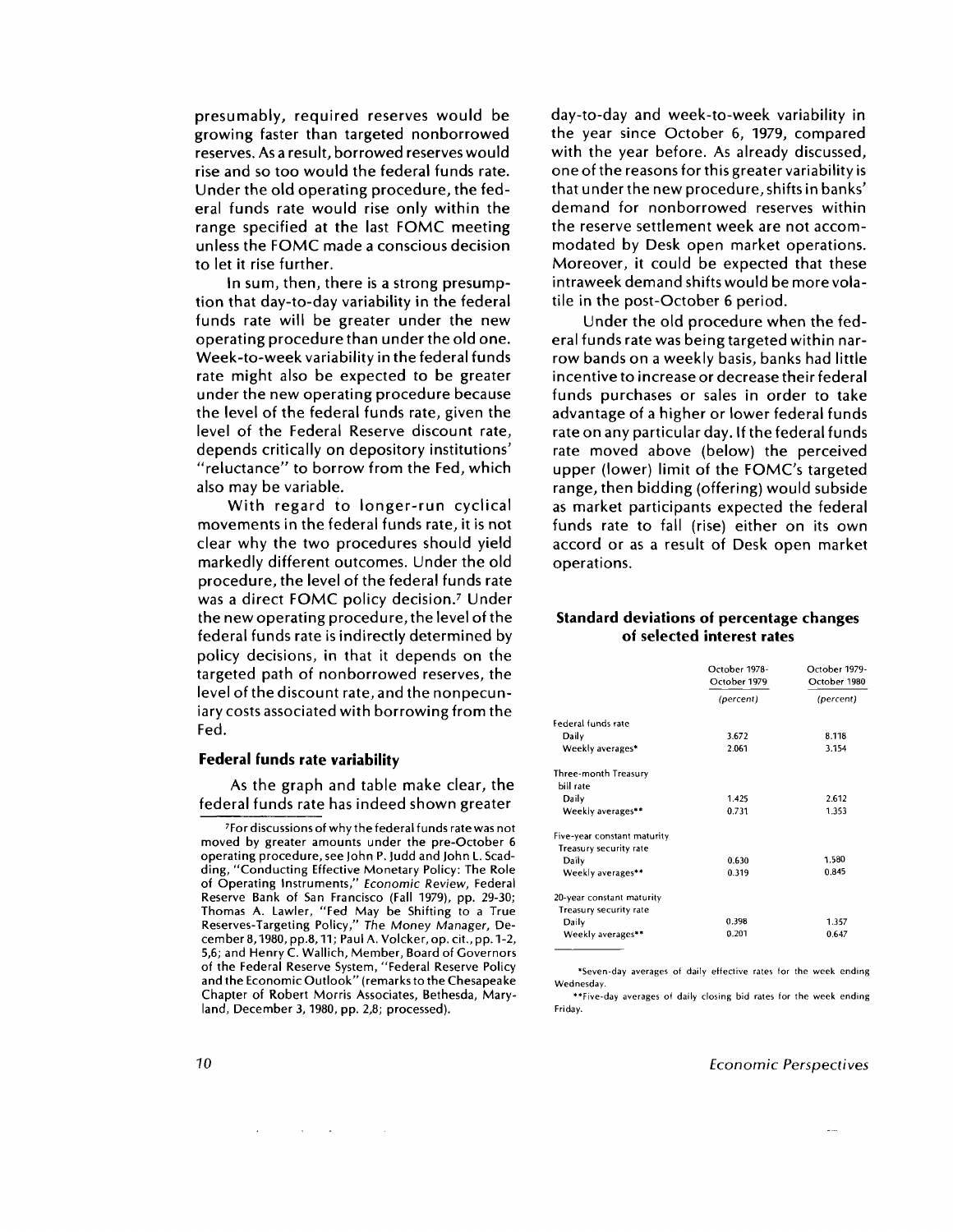

**Daily percentage changes in selected interest rates**

Since October 6, however, the weekly federal funds rate trading range tolerated by the FOMC has widened significantly. As a result, depository institutions may enjoy large gains or suffer large losses depending on the accuracy of their intraweek federal funds rate forecasts. <sup>8</sup> If the federal funds rate starts to rise, depository institutions no longer have the assurance they once did that the rate will fall later in the settlement week. Given greater uncertainty as to the level of the federal funds rate later in the day or settlement week, bidding may continue, forcing the rate even higher. Conversely, a falling federal funds rate might not result in the withdrawal of offers to sell federal funds.

Even if there were no change in depository institutions' intraweek demand for nonborrowed reserves under the new operating procedure, greater day-to-day volatility in the federal funds rate could be expected due to changes in nonborrowed reserves resulting from movements in uncontrollable reserve market factors that were unanticipated by the Fed. Under the old procedure, the Desk had good reason to believe that the demand for

<sup>&</sup>lt;sup>8</sup>Because of lagged reserve accounting, depository institutions know, entering the reserve-settlement week, the weekly average level of reserves they must hold to avoid a deficiency. Their decision is how to distribute their reserve holdings within the week in order to meet their known reserve requirements at minimum cost.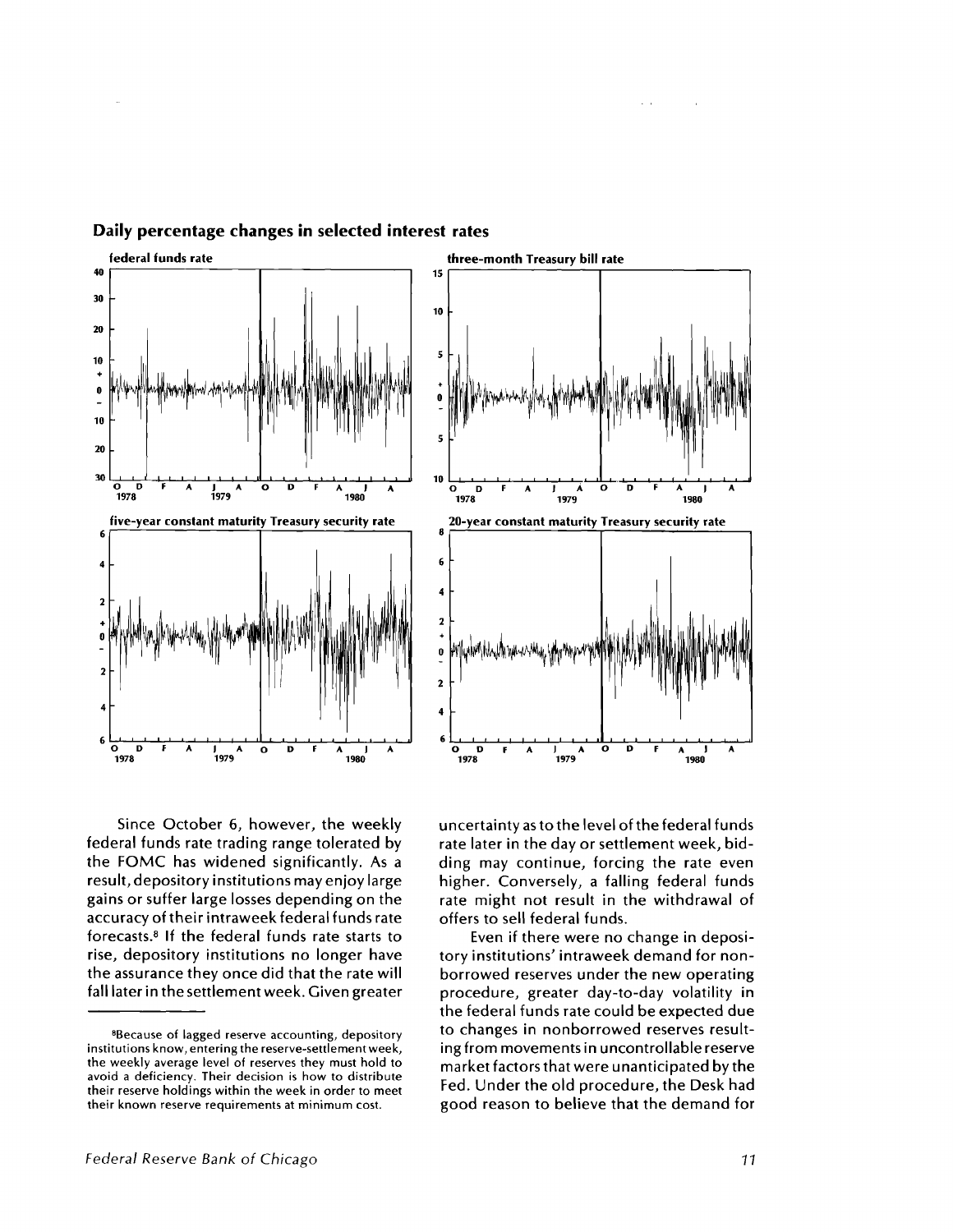## **Economic events in 1980—a chronology**

**Jan 1** Minimum wage rises from \$2.90 to \$3.10. (It goes to \$3.35 on January 1, 1981.)

**Jan 1** Social Security wage base rises from \$22,900 to \$25,900. Tax rate stays at 6.13 percent. (On January 1, 1981, base rises to \$29,700,and tax rate to 6.65 percent.)

**Jan 1** Regulatory authorities replace four-year floating rate CD (established July 1, 1979) with 21/2-year "small saver" CD.

**Jan 1** Treasury Department starts issuing double-E bonds yielding 7 percent over 11 years.

**Jan 4** President Carter denounces Russian invasion of Afghanistan. He embargoes shipments of agricultural products to Russia.

**Jan 23** State of Union message calls for draft registration and 5 percent boost in real defense spending.

**Jan 28** Saudi Arabia raises its basic oil price to \$26.

**Feb 1** Trade agreement between the U.S. and the Peoples Republic of China goes into effect.

**Feb 6** IMF auctions 444,000 ounces of gold at \$712 per ounce, up from record \$563 on January 2.

**Feb 7** Federal Reserve Board announces new monetary aggregate definitions: M-1A is old M-1 but excludes demand deposits held by foreign banks and institutions. M-1B adds other checkable deposits, including NOW and ATS accounts. M-2 adds savings and small time accounts at banks and thrifts, overnight RPs and Eurodollars, and money market funds. M-3 adds large CDs and other RPs. L (for "liquidity") adds savings bonds, short-term Treasuries, other Eurodollars, commercial paper, and bankers' acceptances.

**Feb 14** Chicago firemen go on strike. (They return to work March 8.)

**Feb 15** Algeria boosts oil price \$3.00 per barrel to \$37.21.

Feb 15 Federal Reserve raises discount rate from 12 percent to a record 13 percent.

**Feb 18** In Canada Trudeau's Liberals defeat Joe Clark's Conservatives ending nine-month government.

**Feb 19** Federal Reserve announces money and credit growth targets for 1980: M-1A, 3 <sup>1</sup>/2-6 percent; M-18,4-61/2 percent; M-2,6-9 percent; M-3, 61/2-91/2 percent; total bank credit, 6-9 percent.

**Feb 27** One-year Treasury bills sell at 15.3 percent bond-equivalent yield, highest ever for any U.S. security.

**Feb 28** Nuclear Regulatory Commission lifts moratorium on new nuclear plants imposed after Three Mile Island accident.

**Mar 1** Regulatory authorities impose temporary ceilings on "small saver" CDs, 111/4 percent for banks, 12 percent for thrifts.

**Mar 12** Chicago bank raises its mortgage rate to 16.25 percent.

**Mar 13** President Carter endorses 7.5-9.5 percent wage rise guidelines for 1980, up from 7 percent in 1979.

**Mar 14** President Carter announces new anti-inflation program, and activates Credit Control Act of 1969.

**Mar 14** Federal Reserve Board announces 15 percent "special deposit" on growth of money market funds and some types of consumer credit, a voluntary "Special Credit Restraint Program" to restrict business credit, an increase in marginal reserves on managed liabilities from 8 to 10 percent, and a 3-point "surcharge" on frequent borrowings from Federal Reserve by large banks. Banks are urged to limit loan growth to 6 to 9 percent.

**Mar 21** Administration suspends "trigger price mechanism" intended to curb steel imports. (Mechanism is reinstated October 21.)

**Mar 23** Rock Island Railroad ceases operations.

**Mar 24** Bond-equivalent yield on three-month Treasury bills jumps sharply to 17.5 percent.

**Mar 25** Large Chicago S&L increases mortgage rate to 17 percent.

**Mar 27** Spot price of silver drops \$5 to \$10.80 per ounce. (Peak of \$50 was reached in January.)

**Mar 29** FmHA's Economic Emergency Loan Program to aid financially distressed farmers is extended and expanded.

**Mar 31** Depository Institutions Deregulation and Monetary Control Act (Monetary Control Act) is approved. Among its many provisions: all depository institutions, member and nonmember, will be phased in to the same new reserve requirements over a period of years; Federal Reserve member banks can no longer avoid reserve requirements by withdrawing from the system; all institutions will have full access to the Federal Reserve's discount window and services; Federal Reserve will establish a pricing schedule for its services; all institutions will be able to offer NOW accounts beginning December 31, 1980; interest rate ceilings on savings and time deposits will be phased out in six years; thrift institutions will have expanded asset powers; state usury ceilings for mortgages and certain other loans are overridden; FDIC/FSLIC insurance limits are boosted from \$40,000 to \$100,000.

**Apr 2** Major bank boosts prime rate to 20 percent.

**Apr 2** Act imposing "windfall profits" (excise) tax on domestic crude oil output is approved. Tax is retroactive to March 1.

**Apr 7** U.S. breaks diplomatic relations with Iran, and cuts off all trade.

**Apr 16** Major bank cuts its prime rate from 20 to 19.75 percent.

**Apr 17** Federal Reserve Board extends seasonal borrowing privilege to small nonmember banks.

**Apr 17** China replaces Taiwan as a member of the International Monetary Fund.

**Apr 20** International Harvester workers end longest United Automobile Workers strike after 172 days.

**Apr 21** Dow Jones industrial average closes at 759, low for the year. (See **Nov 20.)**

**Apr 25** President Carter announces failure of airborne attempt to rescue U.S. hostages held in Iran.

**Apr 28** Secretary of State Vance is succeeded by Senator Muskie.

**May 4** U.S. stops granting visas to Cuban refugees.

**May 7** Federal Reserve eliminates 3 percent surcharge on frequent borrowings by large banks.

**May 14** Saudi Arabia raises its basic oil price from \$26 to \$28.

**May 17** Unemployment compensation claims reach a new high.

**May 18** Mt. St. Helens erupts violently causing extensive damage.

**May 18** National Guard moves to control rioting in Miami.

**May 22** National Association of Purchasing Agents survey shows business "dropped like a rock" in April and May.

**May 22** Federal Reserve eases credit restraint program.

**May 27** Lyle Gramley joins Federal Reserve Board.

**May 29** Federal Reserve reduces discount rate from 13 to 12 percent.

**May 30** Aluminum workers win 42 percent boost over three years, assuming 11 percent inflation rate.

*12 Economic Perspectives*

 $\hat{I}$  , as we as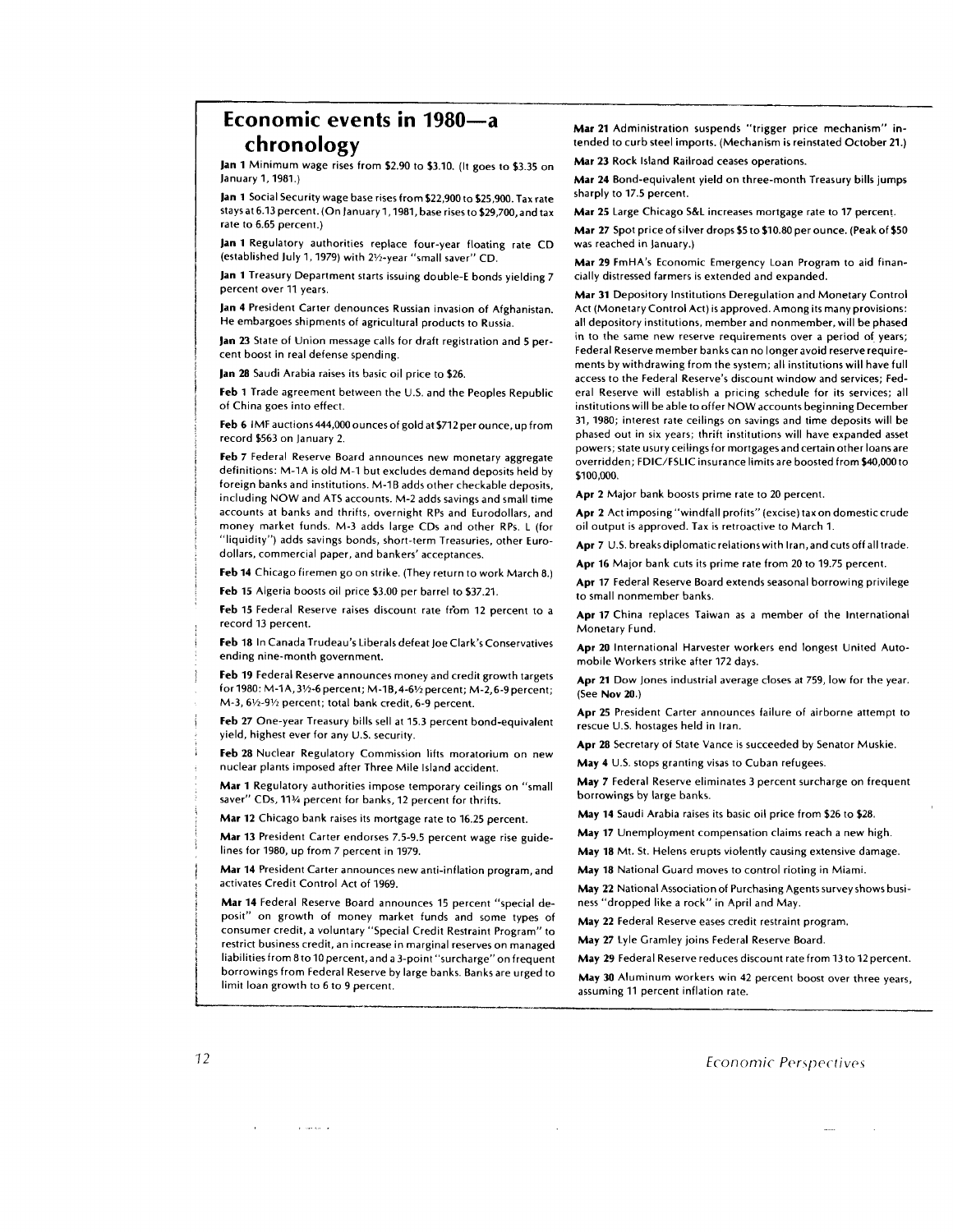**Jun 13** Federal Reserve reduces discount rate from 12 to 11 percent.

**Jun 13** Many banks reduce prime rate to 12 percent.

 $\sim$   $\sim$ 

**Jun 24** Chrysler obtains \$500 million loan after government board approves federal guarantee.

**Jun 30** Synfuel act creates Synthetic Fuel Corporation.

**Jun 30** Punishing heat wave hits the Southwest.

**Jul 1** Checks to 35.2 million Social Security recipients rise 14.3 percent based on Cost of Living Adjustment (COLA) formula.

**Jul 1** Motor Carrier Reform Act partially deregulates trucking.

**Jul 1** Department of Labor reports white-collar salaries rose 9.1 percent on average in 12 months ending in March.

**Jul 3** Federal Reserve Board announces complete phaseout of credit restraint program.

Jul 3 Federal Home Loan Bank Board authorizes S&Ls to issue credit cards and offer unsecured loans.

**Jul 7** Indefinite layoffs at Big Four auto makers hit a record 246,000. **Jul 12** Detroit city workers settle 11-day strike that had halted buses and garbage pickups on eve of GOP convention.

**Jul 15** Secretary of Labor Marshall bars Firestone from government contracts because of job bias charges.

**Jul 16** Republicans nominate Reagan and Bush.

**Jul 21** Major bank cuts prime rate from 11.5 to 11 percent.

**Jul 27** The Shah of Iran dies in Cairo.

**Jul 28** Federal Reserve reduces discount rate from 11 to 10 percent.

**Jul 28** Chrysler begins assembly of new K-cars.

**Jul 29** Chairman Volcker's letter to Congress states that money growth targets for 1981 are  $\frac{1}{2}$  percentage points under 1980 targets for M-1A, M-1B, and M-2, but warns that precise numerical targets may confuse rather than clarify.

**Aug 11** AT&T three-year labor contract gives 34.5 percent pay boost over three years, assuming 9.5 percent rise in CPI.

**Aug 13** Democrats renominate Carter and Mondale.

**Aug 17** Polish factory workers strike demanding pay hike, shorter week, more food, free speech, and free church.

**Aug 18** Ford begins assembly of its new small "Erika" cars.

**Aug 21** Import duty on small trucks rises from 4 to 25 percent.

**Aug 22** Major banks boost prime rate to 11.25 percent, first of a series of increases.

**Aug 28** Federal Reserve publishes proposed pricing schedule and pricing principles for its services.

**Sep 1** Revised Regulation A, as required by Monetary Control Act, gives all depository institutions access to the discount window.

**Sep 12** Military coup seizes power in Turkey.

**Sep 17** Saudi Arabia boosts its oil price \$2 to \$30 per bbl.

**Sep 22 Iran- Iraq** war begins over disputed border waterway. **Sep 26** Federal Reserve raises discount rate from 10 to 11 percent.

Major banks boost prime rate to 13 percent.

**Sep 29** Bond-equivalent yield on three-month Treasury bills jumps a full point to 12 percent.

Oct **1** Federal employees receive a 9.1 percent general pay boost, in addition to annual step increases.

**Oct 2** Major bank leads boost in prime rate to 14 percent.

**Oct 9** Regulatory authorities set 5% percent ceiling on NOW accounts, effective December 31.

and the control of

**Oct 14** Staggers Rail Act provides for gradual deregulation.

**Oct 14** Lawrence Klein wins Nobel prize in economics.

**Oct 20** Agriculture Department announces that drought cut major crops—peanuts, 37 percent; soybeans, 23 percent; corn, 17 percent.

**Oct 22 Agriculture Department announces four-year agreement** committing China to substantial purchases of wheat and corn.

**Nov 4** Spot oil prices on world market increase to \$37-40 range, \$6-9 over official prices.

**Nov 4** Reagan wins the Presidency. GOP wins control of the Senate, and makes gains in the House.

**Nov 6** Major banks raise prime rate from 14.5 to 15.5 percent.

**Nov 9** Major steel company reopens strip mill closed last May.

**Nov 10** International Trade Commission turns down request by Ford and UAW for quotas on imports of cars and light trucks.

**Nov 13** First phase of reserve requirement provisions of Monetary Control Act becomes effective.

**Nov 13** Copper producers settle record 19-week strike. Pact calls for 39 percent boost over three years, assuming 11 percent COLA.

**Nov 17** Federal Reserve raises discount rate from 11 to 12 percent, with 2 points added for \$500 million institutions that borrow frequently.

**Nov 20** Governor Thompson of Illinois orders 60-day hiring freeze. **Nov 20** The Dow Jones index closes at 1000, high for the year. (See **Apr 21.)**

**Nov 24** New York legislature eliminates usury ceilings on most loans. *Dec* 5 Federal Reserve raises discount rate to 13 percent, equaling high of last spring, and raises surcharge to 3 percent.

**Dec 10** Auto makers extend holiday closings to cut inventories.

**Dec 10** Major banks raise prime rate from 19 to 20 percent.

**Dec 15** Bond-equivalent yield on three-month Treasury bills hits 17.64 percent, passing 17.5 percent high on March 24, 1980.

**Dec 15** Saudi Arabia raises its basic oil price from \$30 to \$32. Maximum OPEC price will be \$41.

**Dec 16** Council on Wage and Price Stability decides not to issue new price and wage standards, effectively ending its career.

**Dec 16** American Motors Corporation stockholders vote to allow Renault to acquire control.

**Dec 19** Most major banks raise prime rate to record 21.5 percent.

**Dec 21** Iran demands \$24 billion ransom to release hostages.

**Dec 22** Major banks reduce prime rate from 21 to 20.5 percent.

**Dec 22** Yields on Treasury bills drop sharply.

**Dec 23** Labor Department announces that November Consumer Price Index was 12.7 percent above the level of a year earlier.

**Dec 26** Retailers report strong pre-Chrsitmas sales.

**Dec 29** Libya raises its oil price from \$37 to \$41, OPEC maximum.

**Dec 30** Agriculture Department calls Commodity Credit Corporation loans on all corn in reserve program.

**Dec** 31 Major S&L says high interest rates have virtually shut down Chicago area residential real estate markets.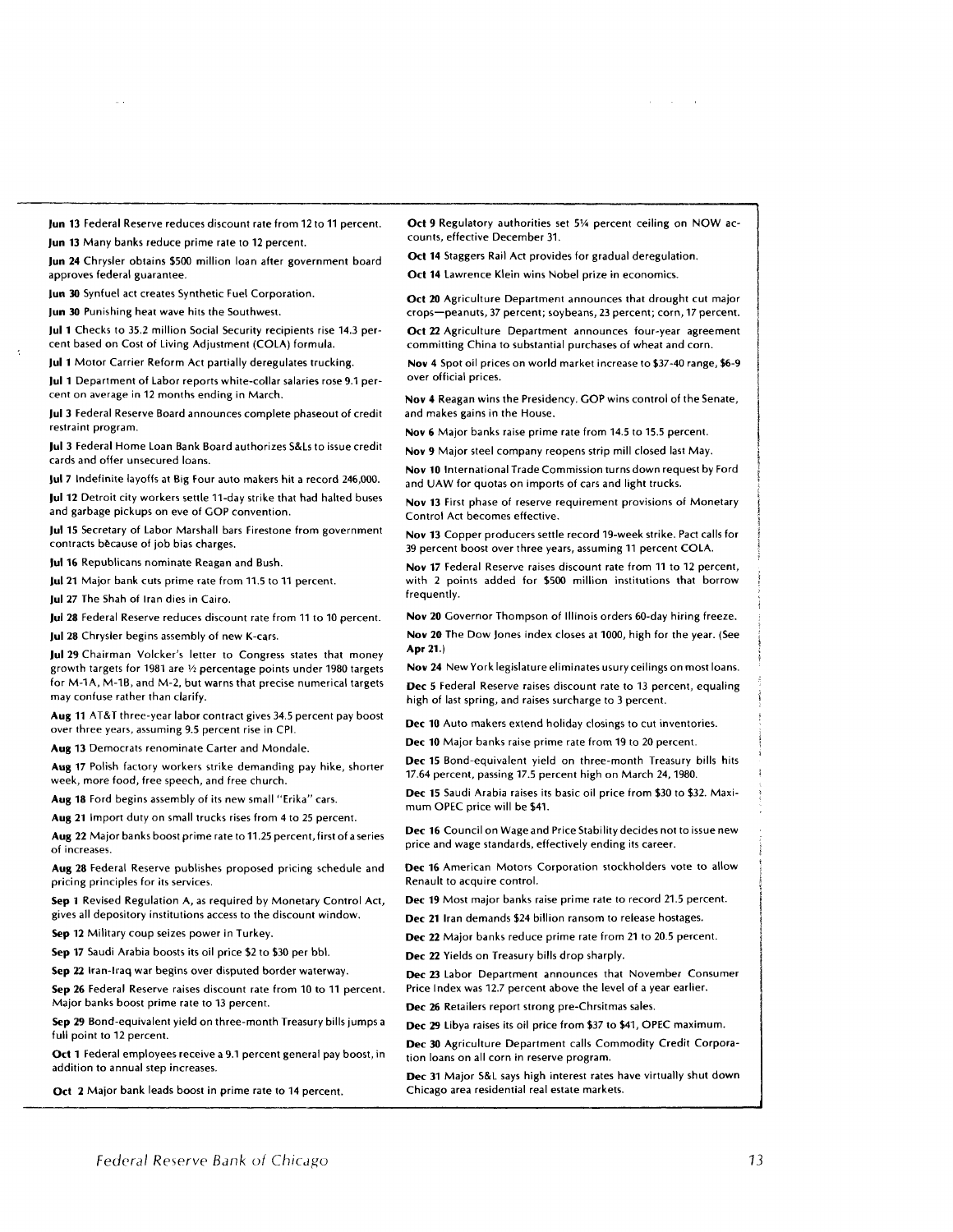nonborrowed reserves on a day-to-day basis within the settlement week was relatively stable. Consequently, a movement of the federal funds rate outside its targeted range was a warning that the supply of nonborrowed reserves might be something other than what the Fed had forecast.<sup>9</sup> The Desk often undertook "defensive" open market operations based on the deviation of the actual level of the federal funds rate from its expected level. Since October 6, however, the daily federal funds rate has provided the Desk with less information about the actual level of nonborrowed reserves because changes in the rate may reflect not only changes in the supply of nonborrowed reserves, but also shifts in the demand for them.

### **Variability in longer-term rates**

Although increased day-to-day volatility in the federal funds rate was expected to accompany the new operating procedure, there was more uncertainty about the response of longer-term rates to the increased volatility of one-day rates. The relationship between interest rates and the maturity of securities is known as the term structure of interest rates. Although there are variants on the theme, most theories of the term structure posit that expectations about the future level of short-term rates play a major role in the determination of longer-term rates. <sup>10</sup> For example, according to the pure expectations theory, the current 90-day Treasury bill rate is a geometric average of 90 expected future one-day Treasury bill rates. The degree to which greater variability in the federal funds rate, a one-day rate, will lead to greater variability in longer-term rates depends on the degree to which daily changes in the federal funds rate affect expectations of future daily federal funds rates.

It has been argued that under the old operating procedure, short-term movements in the federal funds rate contained more information about future movements in this rate because the FOMC was targeting its level within narrow bands. Thus, it was believed that short-term movements in the federal funds rate had significant effects on expectations and were quickly translated into movements of longer-term rates. Because short-term movements in the federal funds rate under the new operating procedure contain less information about policy intentions, such movements are likely to have less of an effect on expected future federal funds rates. Thus, the response of longer-term rates to short-term movements in the federal funds rate might be diminished under the new operating procedure.<sup>11</sup>

The first part of this argument may have some empirical validity. That is, movements in the federal funds rate since October 6, 1979, appear to have conveyed less information about its future movements than before in as much as the correlation coefficient between daily percentage changes in the federal funds rate on the current and preceding day decreased from -0.51 in the year preceding October 6, 1979, to -0.34 in the year after. <sup>12</sup> Despite this, as shown in the graphs and table, the variability of longer-term rates, as represented by the three-month Treasury bill rate and the five-year and 20-year constant maturity Treasury securities rates, increased in the year following October 1979, compared with the year before. Moreover, the correlation between daily percentage

<sup>9</sup> In the pre-October 6 period, the Fed also made daily reserve projections and had some intuition as to the rate level at which federal funds would trade, given required reserves and the level of the discount rate.

<sup>&</sup>lt;sup>10</sup>For a discussion of different theories of the term structure of interest rates, see Burton G. Malkiel, *The Term* Structure *of Interest* Rates (Princeton University Press, 1966).

<sup>11</sup> See Judd and Scadding, op. cit., pp. 30-31; and Raymond Lombra and Frederick Struble, "Monetary Aggregate Targets and the Volatility of Interest Rates: A Taxonomic Discussion," *Journal of Money, Credit, and Banking,* vol. 2 (August 1979), pp. 290-291.

<sup>12</sup>Correlations using weekly average percentage changes in the federal funds rate tell a different story. The correlation coefficients between the current week and the previous week for the year prior to and the year after October 6, 1979, were -0.11 and 0.21, respectively.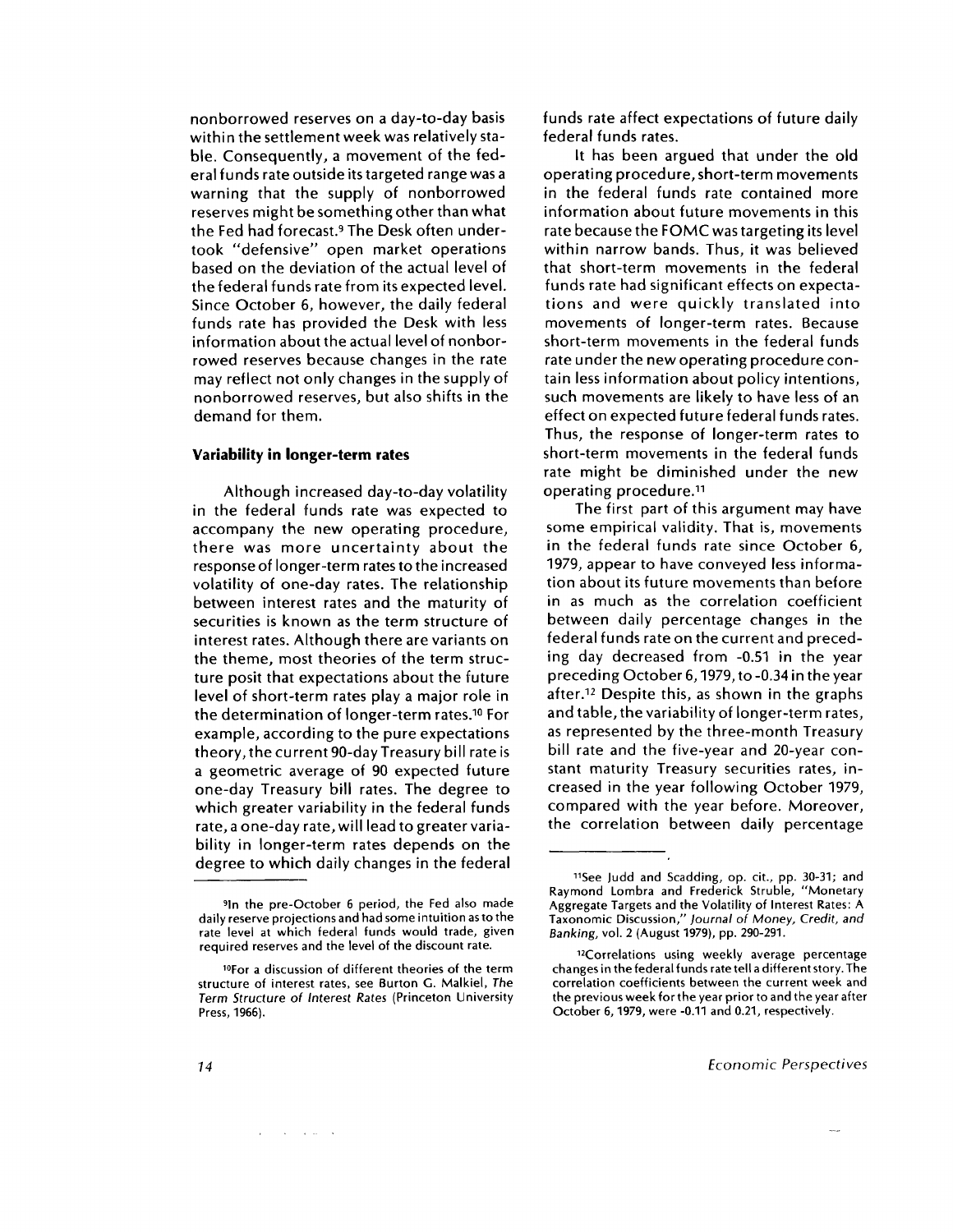changes in the federal funds rate and in the three-month Treasury bill rate and the fiveyear and 20-year constant maturity Treasury securities rates increased from 0.06, 0.004, and -0.04 to 0.13, 0.12, and 0.12, respectively, between the two periods.

Increased correlation coefficients, however, do not necessarily mean that longerterm rates have become more sensitive to daily movements in the federal funds rate since the new operating procedure was adopted. Given the enormous increase in the variability of the federal funds rate under the new procedure, even a diminished sensitivity could be expected to produce greater variation in longer-term rates and to increase the proportion of that variation which is explained by variation in the federal funds rate; that is precisely what a correlation coefficient measures.<sup>13</sup>

A more meaningful measure of the sensitivity would be the regression coefficients calculated from regressions of daily percentage changes in longer-term rates on daily percentage changes in the federal funds rate before and after the adoption of the new operating procedure. As seen in the table, the regression coefficients (b1) have increased in size and statistical significance in the year fol-

where a and b are constants and e is a random disturbance term. So long as X and e are independent, the greater the variability of X, the more variable Y will be and the greater the proportion of the variability of Y that will be attributable to variation in X. But if X is held constant or nearly so (as was the case with the federal funds rate from Thursday through Tuesday under the old operating procedure) then (a + bX) will be a constant, and movements in X will account for virtually none of the total variation in Y—even though the basic relationship between Y and X, as measured by coefficient b, is unchanged. An alternative way of showing this is to look at the formula for the correlation coefficient,  $r = \hat{g}S_x$  $\overline{s_\mathsf{v}}$ 

where r is the correlation coefficient,  $\hat{\beta}$  is the estimate of the coefficient b in the equation,  $S_x$  is the sample standard deviation of X, and  $S_V$  is the sample standard deviation of Y. If S<sub>x</sub> is very low (the variability of X is very low), r will be small regardless of the size of  $\hat{\beta}$ .

#### **Regression coefficients for the equations**

Daily %  $\Delta$  Interest Rate = b<sub>o</sub> + b<sub>1</sub> Daily %  $\Delta$  Federal Funds Rate + e

| Dependent Variable            | October 1978-<br>October 1979 |                | October 1979-<br>October 1980 |                |
|-------------------------------|-------------------------------|----------------|-------------------------------|----------------|
|                               | $b_{o}$                       | b <sub>1</sub> | $b_{\alpha}$                  | b <sub>1</sub> |
| Three-month Treasury          |                               |                |                               |                |
| bill rate                     | 0.1135                        | 0.0254         | 0.0063                        | $0.0409*$      |
|                               | (1.25)                        | (1.03)         | (0.04)                        | (2.01)         |
| Five-year constant maturity   |                               |                |                               |                |
| <b>Treasury security rate</b> | 0.0602                        | 0.0008         | 0.0502                        | $0.0228**$     |
|                               | (1.50)                        | (0.07)         | (0.50)                        | (1.85)         |
| 20-year constant maturity     |                               |                |                               |                |
| Treasury security rate        | 0.0381                        | $-0.0044$      | 0.0660                        | $0.0202$ **    |
|                               | (1.50)                        | ( -0.64)       | (0.77)                        | (1.91)         |

T-statistics in parentheses. 'Statistically significant at the 0.05 level.

"Statistically significant at the 0.10 level.

lowing the adoption of the new operating procedure compared with the year before. Thus, contrary to expectations, the regression coefficients confirm the result suggested by the correlations—that longer-term rates have become more sensitive to short-term movements in the federal funds rate under the new operating procedure.

Together with the marked increase in the volatility of all maturities of interest rates immediately after October 6, 1979, and its continuation throughout 1980, these results constitute suggestive but not conclusive evidence that the new operating procedure has been primarily responsible for the increased variability in longer-term rates. As mentioned at the outset, since the adoption of the new operating procedure, the financial markets have been subjected to a number of extraordinary events including dangerous turmoil in the Middle East, sharp increases in energy prices, uncertainties with respect to the federal budget, the temporary imposition of credit controls, and the bursting of speculative bubbles in the commodity markets. Moreover, given the relatively short period of time that the new operating procedure has been in effect, it is reasonable to assume that market participants are still discovering its nuances and may occasionally be misinterpreting the meaning of short-run movements

<sup>1</sup>3 To illustrate this point a little more clearly, suppose that the relationship between some variable Y and some explanatory variable X were as follows:

 $Y = a + bX + e$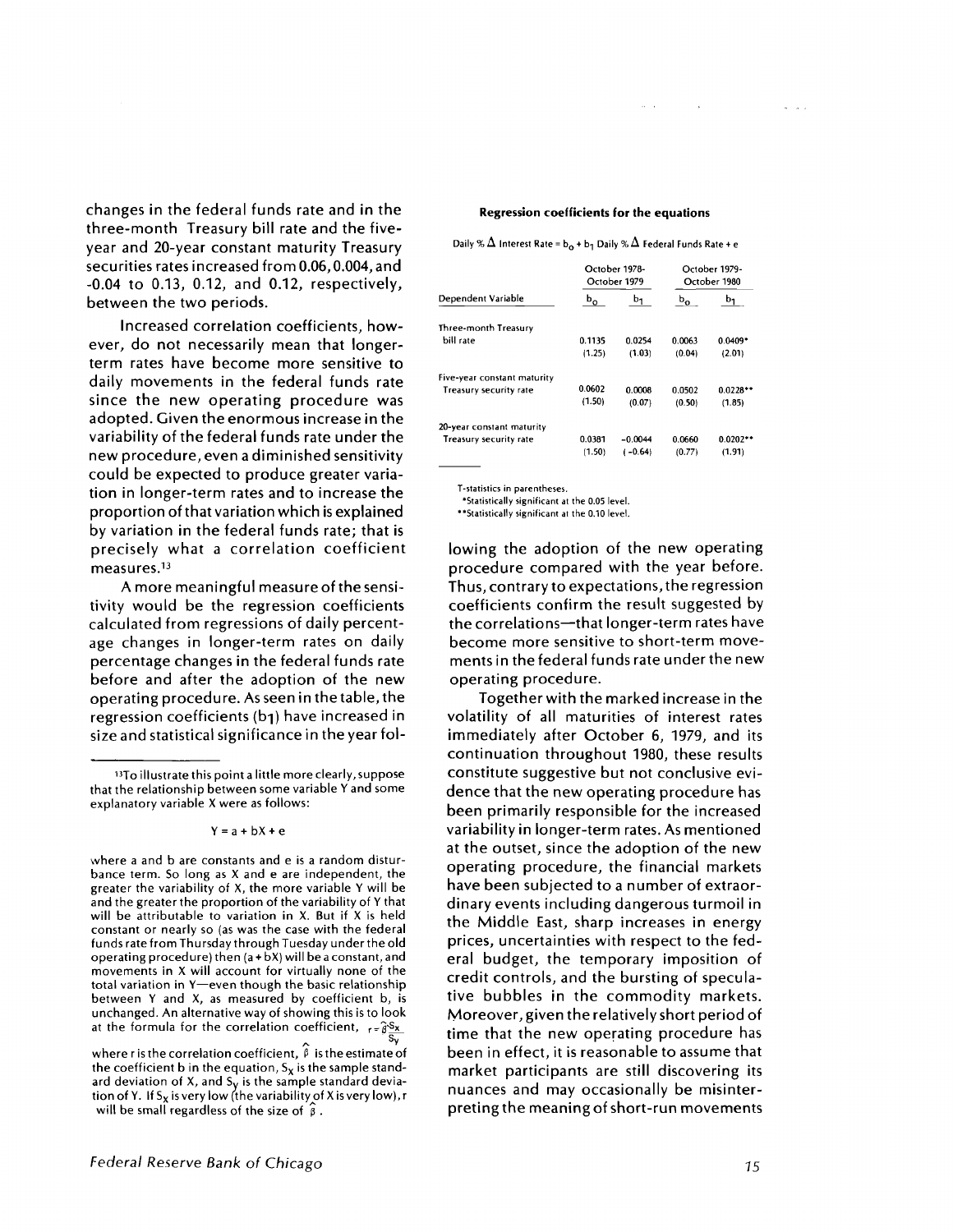in the federal funds rate. As they learn more about the new procedure, some of the increased volatility may disappear.

### **Economic costs of interest rate variability**

Most investors are risk averters. That is, the higher the risk associated with a particular investment, the higher the expected return must be to induce the investor to purchase the investment. For example, consider two investment alternatives. The first guarantees a return of \$100 at the end of some specified time period. The second alternative offers possible returns of \$150 and \$50, each with a 50 percent probability. The expected return of the second investment is \$100, the same as the first.<sup>14</sup> But because of the higher riskthat is, variability or uncertainty of return associated with the second alternative, most people would prefer the no-risk or certain first investment choice. If the equally probable outcomes of the second alternative were raised to \$200 and \$100, so that the expected return was \$150, then some investors would be induced to opt for it despite its higher risk. <sup>15</sup>

Because the market price or capital value of a fixed-income security varies inversely with its market yield, interest rate variability is an inherent risk of holding such a security. Assuming that the demand for a given class of fixed-income securities is dominated by riskaverse investors, an increase in the interest rate variability of these securities would lead investors to hold fewer securities at any given level of expected return. In order to induce investors to hold the same quantity as in the period of lower rate variability, the expected

 $\sim 10^{-1}$ 

return must rise to reflect the higher risk. <sup>16</sup>

Because of their highly leveraged positions—i.e., the relatively low ratio of their capital to the value of their securities inventory—government securities dealers are particularly sensitive to interest rate variability. An unexpected sharp rise in interest rates, even of short duration, can have a profound negative impact on dealer solvency. As a result, an increase in interest rate volatility may reduce dealers' willingness to make markets in government securities, resulting in lower dealer inventories and a widening of the spread between the prices at which dealers stand ready to buy and sell securities (the bid-ask spread).<sup>17</sup> This hypothesized decline in the "efficiency" of the government securities market implies higher costs of marketing government debt.

A comparison of dealer bid-ask spreads on Treasury bills for the years before and after October 6, 1979, confirms that they have widened. The average spread on the current three-month Treasury bill has increased from 3.6 basis points to 6.2 basis points." Similar

<sup>17</sup>For theoretical analysis and empirical evidence concerning dealer behavior, see Louise Ahearn and Janice Peskin,"Market Performance as Reflected in Aggregative Indicators," Joint Treasury-Federal Reserve Study of *the Government Securities Market—Staff Studies,* part 2, pp. 93-153; Micha Astrachan, "The Costs of Interest Rate Variability," Federal Reserve Bank of New York Research Paper No. 7821, December 1977; and Burton Zwick, "Interest Rate Variability, Government Securities Dealers, and Stability in the Financial Markets," Federal Reserve Bank of New York Research Paper No. 7734, September 1977.

<sup>14</sup> Expected return is defined as the sum of the products of the probability of an investment outcome occurring and the value of that outcome. Thus, in the hypothetical second alternative, the expected return is equal to .5 x \$50 plus .5 x \$150 or \$100.

<sup>15</sup> For a formal discussion of the effects of risk on asset demands, see James Tobin, "Liquidity Preference as Behavior Towards Risk," *Review of Economic Studies,* vol. 25 (February 1958), pp. 65-86.

 $\frac{16}{10}$  a world in which there is one riskless asset and more than one risky asset and the variances of return on all of the risky assets have increased, the expected returns on *all* the risky assets need not increase unless all of them are gross substitutes for each other. Assets are gross substitutes for each other if, in response to an increase (decrease) in the price of one of them, the individual demands for all other assets increase (decrease).

<sup>18</sup> The data used in these calculations were the first available when-issued quotes (usually Tuesday) on the most recently auctioned three-month Treasury bill. The data source was the Federal Reserve Bank of New York's closing composite quotations of U.S. government securities. It should be noted that empirical studies indicate that other factors, in addition to interest rate variability, affect bid-ask spreads. Thus, it would be imprudent to attribute the widening of bid-ask spreads in the post-October 6, 1979, period solely to increased interest rate volatility.